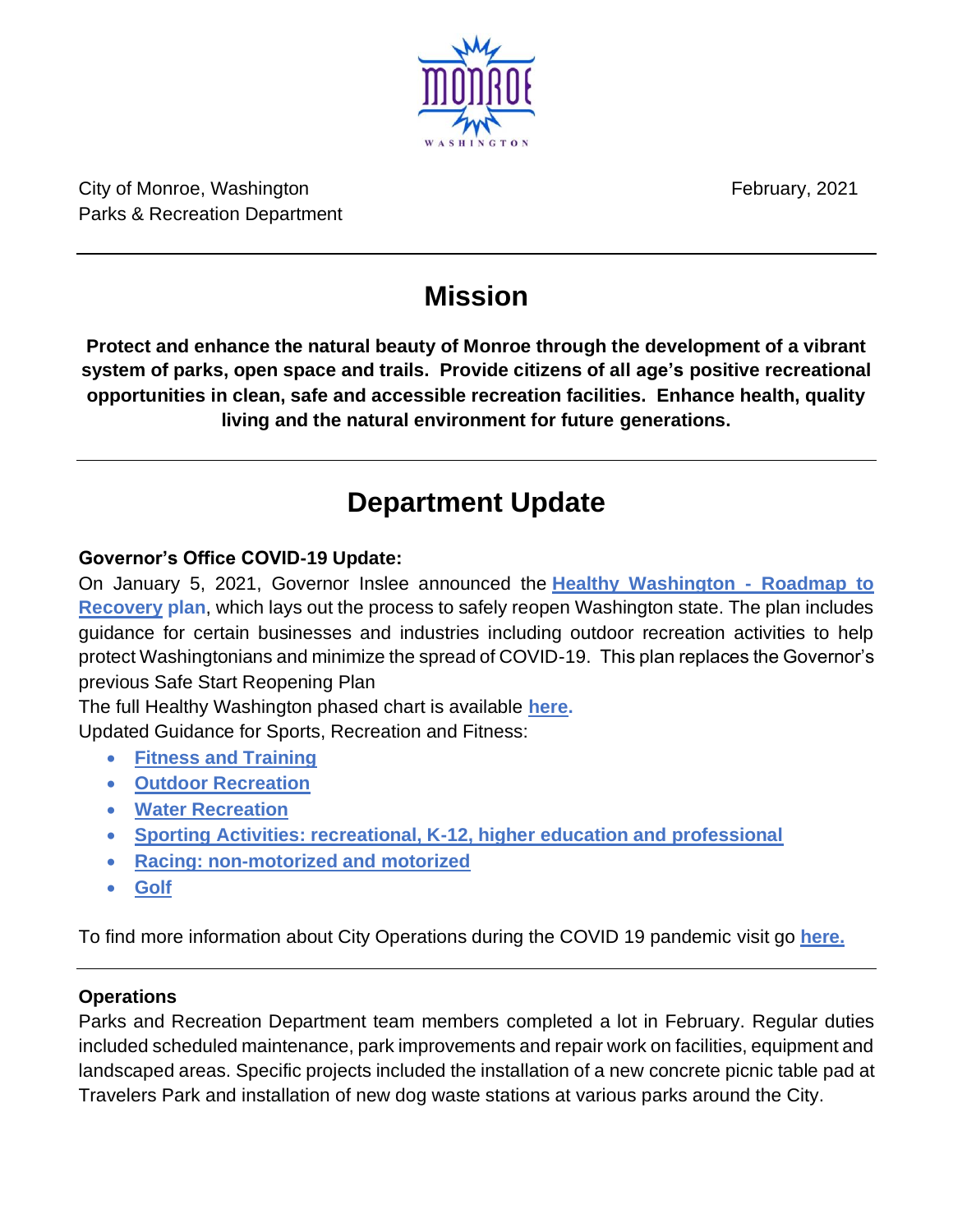

Left and center: Parks crew members cleaned up and mulched City Hall and the North Kelsey roundabout. Right: A new dog waste station at Currie View Park.



Installation of the new picnic table concrete pad at Travelers Park.

In addition to the above tasks, the crew installed a plaque on the Guardian of the Mountain Pass sculpture at the corner of Main & Lewis.



Parks Lead Mike Thomas installing a plaque on the Guardian of the Mountain Pass sculpture at the corner of Main and Lewis Streets.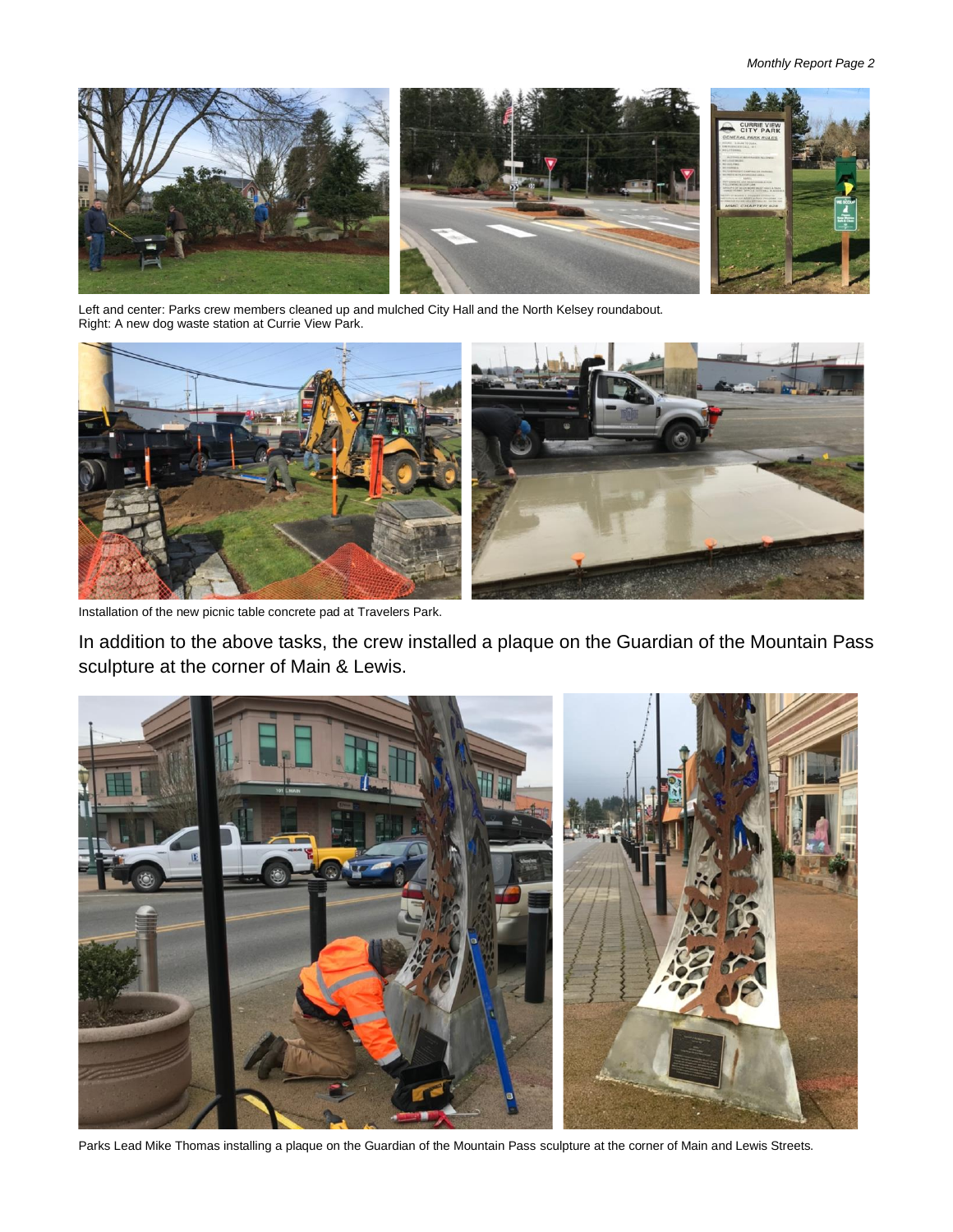#### **Parks, Recreation, and Open Space (PROS) Plan Update**

In August 2020, the City of Monroe began updating its Parks, Recreation & Open Space Plan to identify community priorities, funding options, tourism impacts, and recommendations to improve and enhance parks, recreation facilities, trails, programs, events, and related services in our community. Our state Growth Management Act requires that the plan be updated every 6 years in order to be eligible for grant funding programs to support park capital improvement projects.

As part of the planning process, an online survey was conducted from December 16, 2020 to January 19, 2021, inviting community members to provide input on the state of parks and recreation, current needs, funding priorities, and funding mechanisms. The input received will help shape the goals and strategies of the Plan, expected to be completed and adopted in January 2022.

A link to the questionnaire was posted on the City's website and distributed via email, social media, press releases, School District information and other outreach methods. A total of 996 responses were received. Several questions allowed respondents to write in responses. Write-in responses will be included as an Appendix within the Plan. This community survey received more than 3-times the number of participants than the last PROS Plan update 6 years ago. Thank you to our community. Key takeaways and the final summary of findings will be presented to the City Council March 16, 2021 and posted on the city website.



#### **Monroe Park Board**

During their February 2021 meeting, the Monroe Park Board listened to a presentation of the City of Monroe Economic and Regional Demand Analysis Discussion Draft prepared by High Peak Strategy, and shared their feedback with Economic Development Specialist James Palmer who is compiling feedback to aide in refining the final report.

#### **Movies Under the Moon Series**

Our Movies Under the Moon partners have selected our 2021 movies and tentatively set a schedule for the outdoor movies on Friday evenings in August, subject to being allowed under Governor Inslee's Roadmap to Recovery Plan. The proposed showings and dates would be: August 6<sup>th</sup> - *War With Grandpa,* August 13<sup>th</sup> - *Frozen II*, August 20<sup>th</sup> - The Lion King, August 27<sup>th</sup> -*Jumanji: The Next Level.* We appreciate our movie rights sponsor Republic Services for helping us make this event happen. A thank you to our other partners as well; Monroe Arts Council, Monroe Boys & Girls Club, Monroe Chamber of Commerce, Monroe Community Band, Monroe Public Schools Foundation, Monroe/Sky Valley Family YMCA and Sno-Isle Libraries.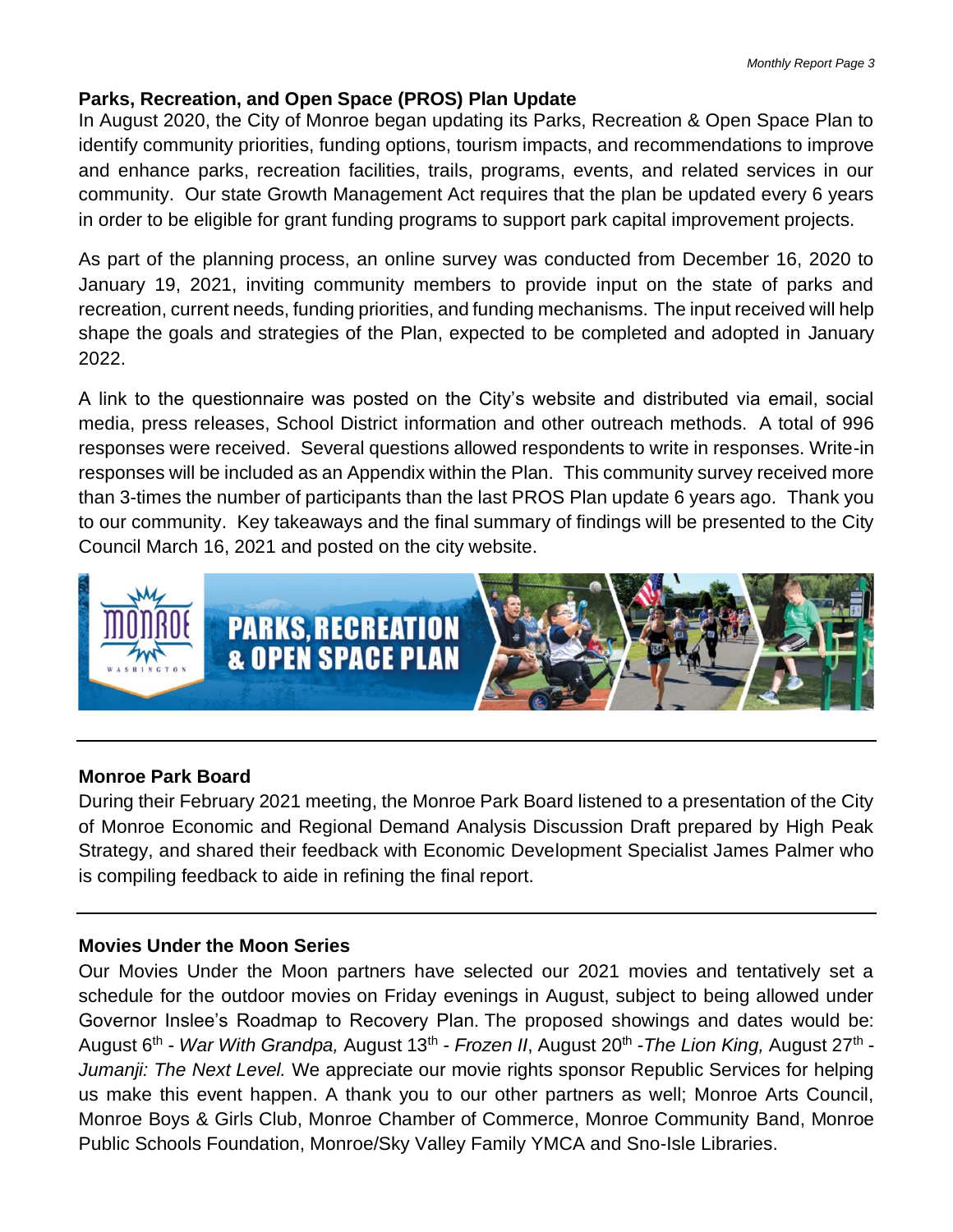

### **City Parks Unmarked Trails Inspections**

In 2017, a weekly maintenance monitoring emphasis by park staff was initiated on unmarked trails at Al Borlin and Sky River Parks to identify and resolve, in cooperation with our Police Department, any unlawful encampments that may occur in City parks. Attached is the comprehensive data from 2017 to the present. The following is a summary of data for the past month:

| <b>DATE</b> | <b>TOTAL LABOR</b><br><b>HOURS</b> | # BAGS OF LITTER<br><b>COLLECTED</b> | <b>NOTES</b>                                        |
|-------------|------------------------------------|--------------------------------------|-----------------------------------------------------|
| 2/2         | $\sqrt{5}$                         | $\mathbf 0$                          |                                                     |
| 2/9         | 6.5                                | $\mathbf 0$                          |                                                     |
| 2/16        | 6.5                                | $\overline{2}$                       |                                                     |
| 2/23        | $\,6\,$                            | $\mathbf 0$                          |                                                     |
| Avg.        | 6                                  | $.5\,$                               |                                                     |
|             |                                    |                                      | See attached Parks Homeless Response Data 2017-2020 |

### **Locations: Al Borlin Park**

#### **Volunteer Opportunities**

Due to COVID-19 the City of Monroe's volunteering has been temporarily suspended. If you have any questions or would like additional information, please contact Katie Darrow at (360) 863-4519.

Visit the City website [www.monroewa.gov](http://www.monroewa.gov/) for information on upcoming programs and events.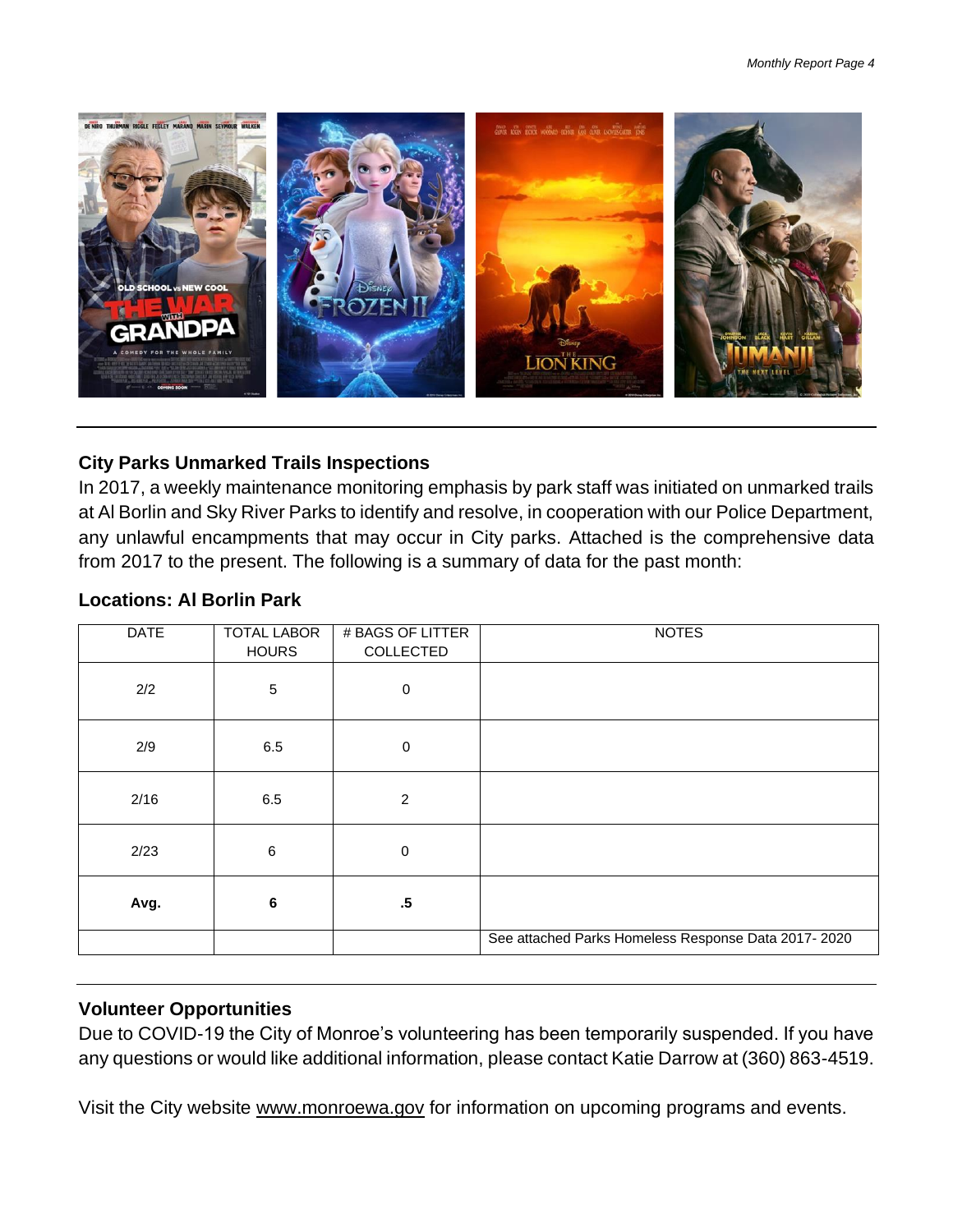#### **2017-2020 Park Homelessness Response**

|                   | <b>Labor Hours</b><br><b>YTD</b> | <b>Bags of Litter</b><br><b>Removed YTD</b> | <b>Camps Removed</b><br><b>YTD</b> |
|-------------------|----------------------------------|---------------------------------------------|------------------------------------|
| $Jan-20$          | 6.25                             | 3.25                                        | 3                                  |
| $Feb-20$          | 6                                | 0.5                                         | 0                                  |
| Mar-20            |                                  |                                             |                                    |
| Apr-20            |                                  |                                             |                                    |
| $May-20$          |                                  |                                             |                                    |
| $Jun-20$          |                                  |                                             |                                    |
| Jul-20            |                                  |                                             |                                    |
| Aug-20            |                                  |                                             |                                    |
| Sep-20            |                                  |                                             |                                    |
| Oct-20            |                                  |                                             |                                    |
| <b>Nov-20</b>     |                                  |                                             |                                    |
| Dec-20            |                                  |                                             |                                    |
| <b>Total 2021</b> | 12.25                            | 3.75                                        | з                                  |

|                   | <b>Labor Hours</b><br><b>YTD</b> | <b>Bags of Litter</b><br><b>Removed YTD</b> | <b>Camps Removed</b><br><b>YTD</b> |
|-------------------|----------------------------------|---------------------------------------------|------------------------------------|
| $Jan-20$          | 8.75                             | 5.5                                         | 0                                  |
| Feb-20            | 5.67                             | 4.33                                        | 0                                  |
| $Mar-20$          | 7.25                             | 0.25                                        | 0                                  |
| Apr-20            | 4.9                              | 0.4                                         | 0                                  |
| $May-20$          | 9.625                            | 2.5                                         | 3                                  |
| Jun-20            | 6.25                             | 3.75                                        | $\overline{2}$                     |
| Jul-20            | 8.5                              | 4.25                                        | 1                                  |
| Aug-20            | 7.875                            | 2.25                                        | 3                                  |
| Sep-20            | 9                                | 3.4                                         | 0                                  |
| Oct-20            | 7.25                             | 1.25                                        | 0                                  |
| <b>Nov-20</b>     | 6.25                             | 1.25                                        | 0                                  |
| Dec-20            | 5.5                              | 0.5                                         | O                                  |
| <b>Total 2020</b> | 86.82                            | 29.63                                       | 9                                  |

|                   | <b>Labor Hours</b><br><b>YTD</b> | <b>Bags of Litter</b><br><b>Removed YTD</b> | <b>Camps Removed</b><br><b>YTD</b> |  |
|-------------------|----------------------------------|---------------------------------------------|------------------------------------|--|
| $Jan-19$          | 8.3                              | 7                                           |                                    |  |
| Feb-19            | 10.2                             | 10.3                                        | 3                                  |  |
| $Mar-19$          | 10                               | 1.5                                         | 1                                  |  |
| Apr-19            | 8.5                              | 3.25                                        | 6                                  |  |
| $May-19$          | 11.9                             | 10.25                                       | 3                                  |  |
| Jun-19            | 9                                | 16                                          | 3                                  |  |
| $Jul-19$          | 7.5                              | 3                                           | 3                                  |  |
| Aug-19            | 6.9                              | 11.5                                        | 6                                  |  |
| $Sep-19$          | 14.25                            | 19.25                                       | 10                                 |  |
| Oct-19            | 7.3                              | 19.4                                        | 6                                  |  |
| <b>Nov-19</b>     | 7.5                              | 0.875                                       | 4                                  |  |
| Dec-19            | 7.3                              | 1.2                                         | 3                                  |  |
| <b>Total 2019</b> | 108.65                           | 103.525                                     | 48                                 |  |

| <b>Bags of Litter</b> |                    |         |                      |  |  |
|-----------------------|--------------------|---------|----------------------|--|--|
|                       | <b>Labor Hours</b> | Removed | <b>Camps Removed</b> |  |  |
| $Jan-18$              | 17                 | 5       | 0                    |  |  |
| $Feb-18$              | 20                 | 12      | 0                    |  |  |
| $Mar-18$              | 37                 | 32      | 4                    |  |  |
| Apr-18                | 27.5               | 14      | 0                    |  |  |
| $May-18$              | 30.5               | 20      | 5                    |  |  |
| $Jun-18$              | 21.5               | 21      | 5                    |  |  |
| $Jul-18$              | 26                 | 13      | 3                    |  |  |
| Aug-18                | 28                 | 13      | 3                    |  |  |
| $Sep-18$              | 32.5               | 10      | $\mathbf{1}$         |  |  |
| $Oct-18$              | 22.5               | 14      | 6                    |  |  |
| <b>Nov-18</b>         | 20                 | 5       | 0                    |  |  |
| $Dec-18$              | 14                 | 5       | 0                    |  |  |
| <b>Total 2018</b>     | 296.5              | 164     | 27                   |  |  |

|                   |                    | <b>Bags of Litter</b> |                      |
|-------------------|--------------------|-----------------------|----------------------|
|                   | <b>Labor Hours</b> | Removed               |                      |
|                   |                    |                       | <b>Camps Removed</b> |
| Feb-17            | 43.5               | 72.5                  | 4                    |
| $Mar-17$          | 17                 | 12                    | 3                    |
| Apr-17            | 30                 | 26                    | 0                    |
| $May-17$          | 20                 | 5                     | 0                    |
| $Jun-17$          | 25.5               | 17                    | 2                    |
| $Jul-17$          | 24                 | 35                    | 3                    |
| Aug-17            | 26.5               | 34                    | 3                    |
| $Sep-17$          | 19                 | 29                    | $\overline{2}$       |
| Oct-17            | 23                 | 44                    | 1                    |
| Nov-17            | 8.5                | 10                    | 3                    |
| Dec-17            | 25.5               | 10                    | 1                    |
| <b>Total 2017</b> | 262.5              | 294.5                 | 22                   |









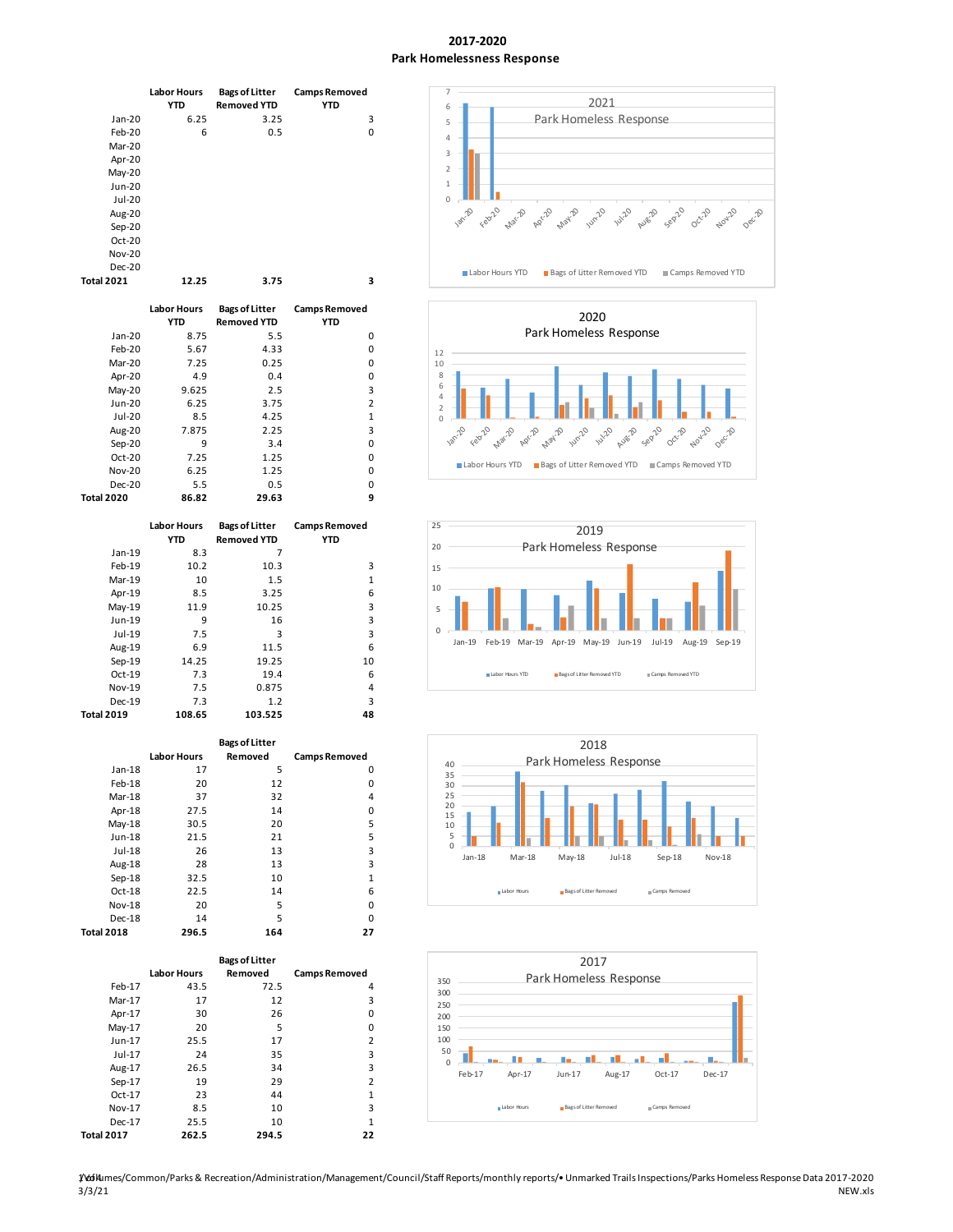| <b>Labor Hours</b> | <b>2021 YTD</b> | <b>2020 YTD</b> | <b>2019 YTD</b> |      | 2018 YTD 2017 YTD |
|--------------------|-----------------|-----------------|-----------------|------|-------------------|
| January            | 6.25            | 8.75            | 8.3             | 17   | $\Omega$          |
| February           | 6               | 5.67            | 10.2            | 20   | 43.5              |
| March              |                 | 7.25            | 10              | 37   | 17                |
| April              |                 | 4.9             | 8.5             | 27.5 | 30                |
| May                |                 | 9.625           | 11.9            | 30.5 | 20                |
| June               |                 | 6.25            | 9               | 21.5 | 25.5              |
| July               |                 | 8.5             | 7.5             | 26   | 24                |
| August             |                 | 7.875           | 6.9             | 28   | 26.5              |
| September          |                 | 9               | 14.25           | 32.5 | 19                |
| October            |                 | 7.25            | 7.3             | 22.5 | 23                |
| November           |                 | 6.25            | 7.5             | 20   | 8.5               |
| December           |                 | 5.5             | 7.3             | 14   | 25.5              |

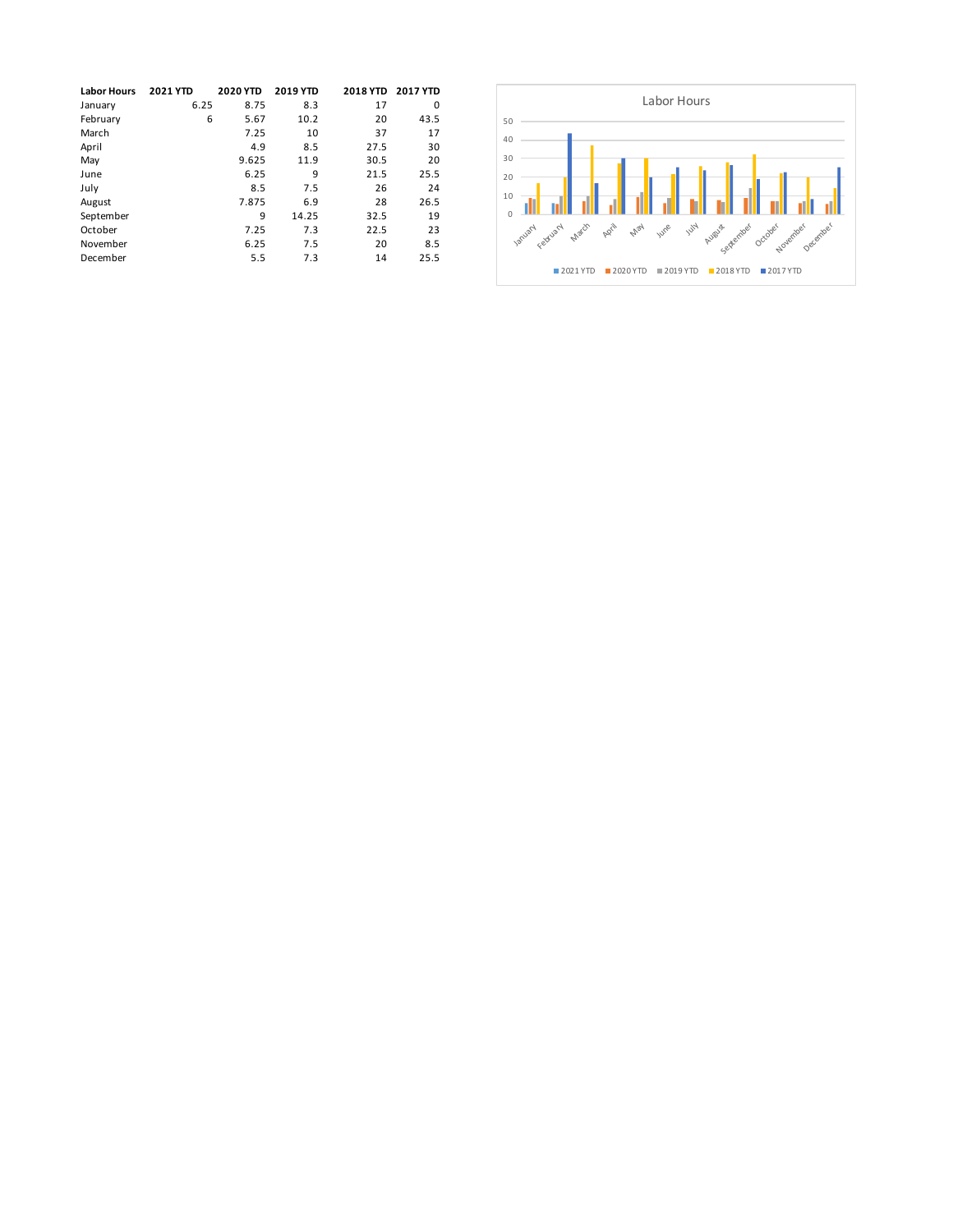| <b>Bags of Litter Removed</b> | <b>2021 YTD</b> |      |       | 2020 YTD 2019 YTD 2018 YTD 2017 YTD |      |
|-------------------------------|-----------------|------|-------|-------------------------------------|------|
| January                       | 3.25            | 5.5  |       | 5                                   | 0    |
| February                      | 0.5             | 4.33 | 10.3  | 12                                  | 72.5 |
| March                         |                 | 0.25 | 1.5   | 32                                  | 12   |
| April                         |                 | 0.4  | 3.25  | 14                                  | 26   |
| May                           |                 | 2.5  | 10.25 | 20                                  | 5    |
| June                          |                 | 3.75 | 16    | 21                                  | 17   |
| July                          |                 | 4.25 | 3     | 13                                  | 35   |
| August                        |                 | 2.25 | 11.5  | 13                                  | 34   |
| September                     |                 | 3.4  | 19.25 | 10                                  | 29   |
| October                       |                 | 1.25 | 19.4  | 14                                  | 44   |
| November                      |                 | 1.25 | 0.875 | 5                                   | 10   |
| December                      |                 | 0.5  | 1.2   | 5                                   | 10   |